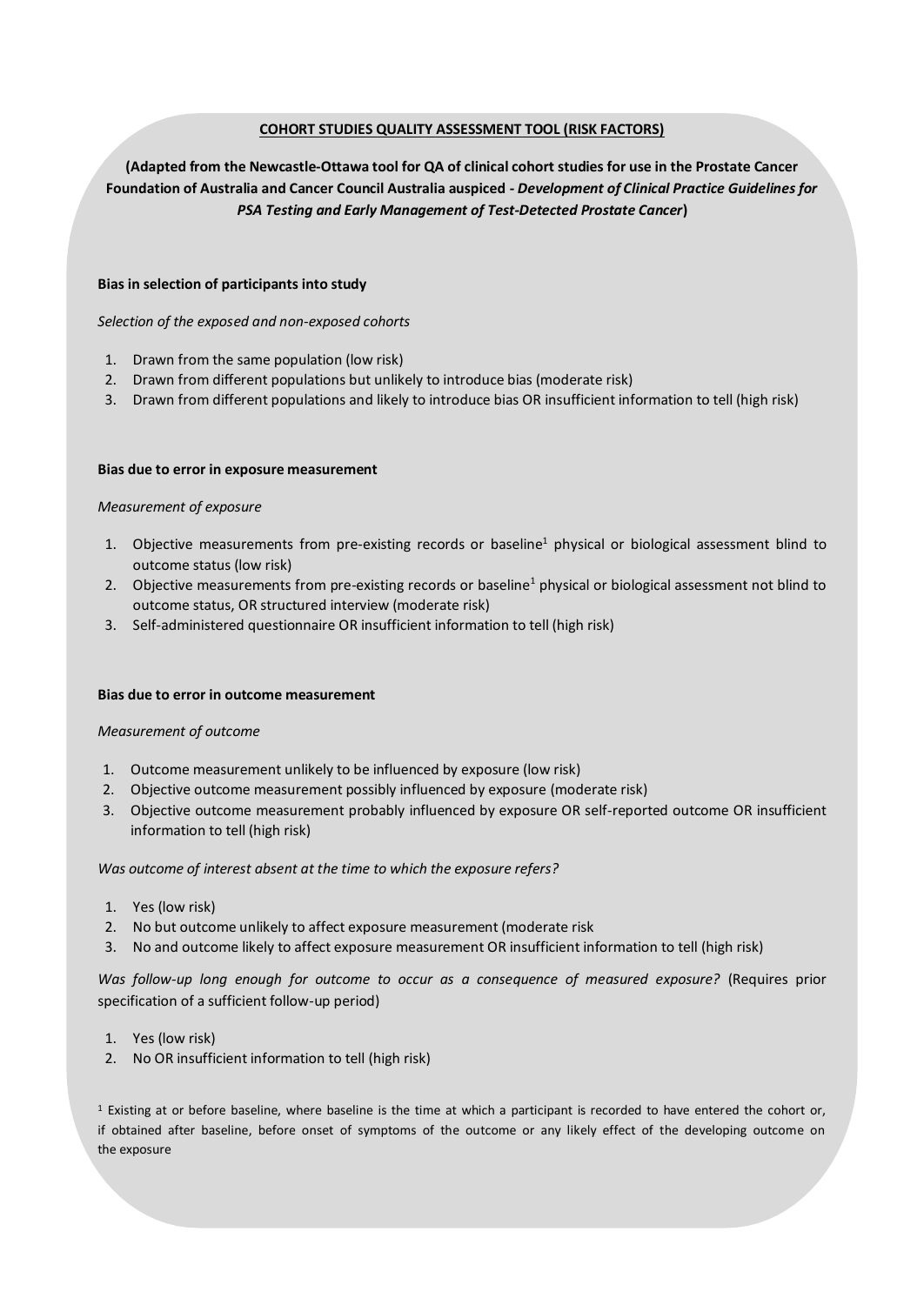# **Bias due to non-participation**

# *Participation rate*

- 1. Participation rate in exposed cohort is ≤10 percentage points different from non-exposed cohort OR exposed and non-exposed are from the same cohort (low risk)
- 2. Participation rate in exposed cohort is >10 percentage points but <20 percentage points different from non-exposed cohort (moderate risk)
- 3. Participation rate in exposed cohort ≥20 percentage points different from non-exposed cohort OR insufficient information to tell (high risk)

### **Bias due to missing data**

### *Completeness of follow-up*

- 1. Active or passive follow-up of participants with methods for ascertainment of outcome and death clearly described AND with methods for ascertainment of emigration from population-at-risk clearly described or censoring at date of last follow-up OR there is a plausible estimate of >90% follow-up (low risk)
- 2. Active or passive follow-up with methods for ascertainment of outcome, death and emigration from population-at-risk not clearly described OR there is a plausible estimate of 70 – 90% follow-up (moderate risk)
- 3. Active or passive follow-up with methods for ascertainment of one or more of outcome, death or emigration not described OR there was probably <70% follow-up OR insufficient information to tell (high risk)

# *Accuracy of dates of outcome or censoring*

- 1. Dates of outcome or censoring ascertained to within one year (low risk)
- 2. One or more of dates of outcome or censoring not ascertained to within one year OR insufficient information to tell (moderate risk)

# *Difference in follow-up between exposed and non-exposed*

- 1. Follow-up methods are the same and likely to achieve the same completeness of follow-up in exposed and unexposed participants (low risk)
- 2. Completeness of follow-up in exposed and unexposed participants is unlikely to be the same but difference between the two is, or would be likely to be, small (<10%) (moderate risk)
- 3. Completeness of follow-up in exposed and unexposed participants is very unlikely to be the same and difference between the two is, or is likely to be, large ( $\geq$ 10%) OR insufficient information to tell (high risk)

*Difference in missing data for exposure between those with or without the outcome*

- 1. Difference in missing data for exposure <10 percentage points (low risk)
- 2. Difference in missing data for exposure ≥10 to <20 percentage points (moderate risk)
- 3. Difference in missing data for exposure ≥20 percentage points (high risk) OR insufficient information to tell (high risk)